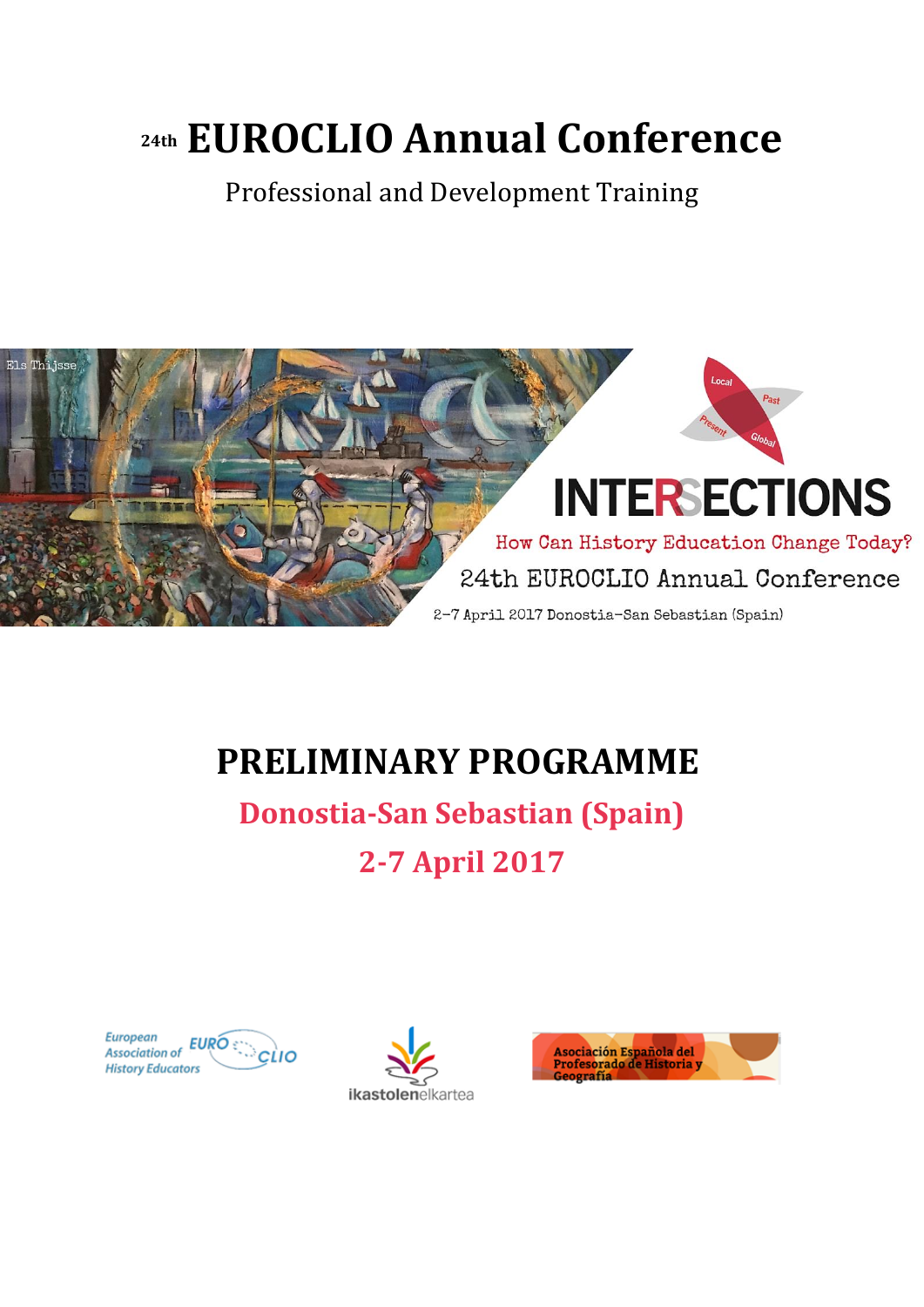The main venue of the conference will be provided at Carlos Santamaria Library EHU-UPV University of the Basque Country



### **SUNDAY – 2 APRIL**

| During the day | Arrival of the participants                                                                                                                                                           |
|----------------|---------------------------------------------------------------------------------------------------------------------------------------------------------------------------------------|
| 16:00          | Visit to San Telmo museum                                                                                                                                                             |
| 17:00          | Welcome by the city hall and brief history of San Sebastian followed with<br>welcome reception and get together at San Telmo museum accompanied<br>by drinks, food, and entertainment |

### **MONDAY – 3 April**

#### *Day focus*



*Local and global, identity and identities, local, global or glocal perspective. Where do we draw the line?*

Moderator of the day: tbc

09:30 Official opening ceremony. Welcome speeches by:

- Director of EHU-UPV University of the Basque Country
- Representative of the local Education authority
- Luis Hornillo, History and Geography Teachers Association of Spain
- Harri Beobide, Ikastolen Elkartea
- Jonathan Even-Zohar, EUROCLIO, the European Association of History Educators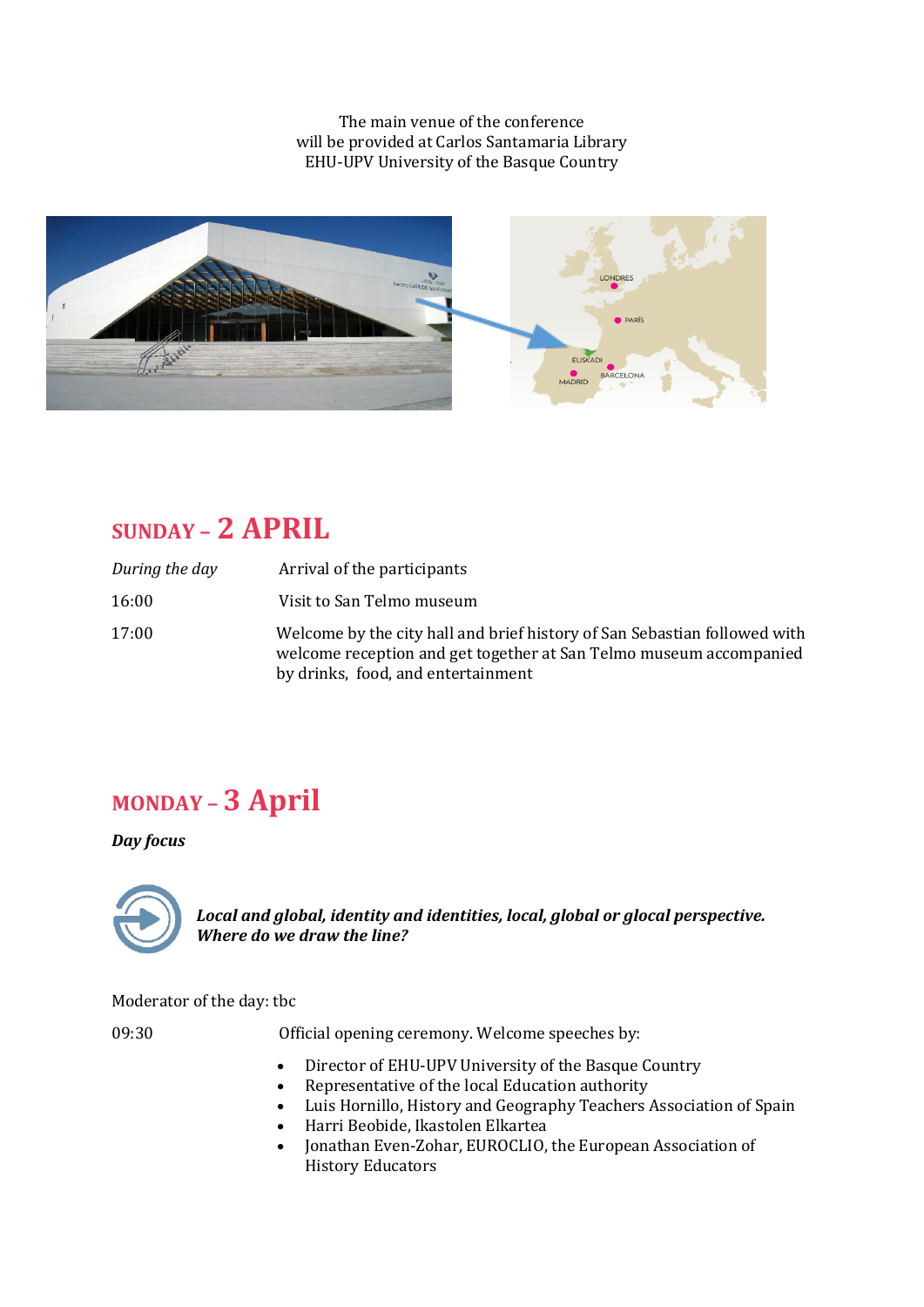| 10:00 | Key note speech - "Where does local history end and global history start?"                           |
|-------|------------------------------------------------------------------------------------------------------|
|       | Key note will be followed with a discussion among educators across<br>Spain and wider Europe.        |
| 11:30 | Coffee break and opening of an international fair                                                    |
| 12:00 | Introduction to the system of history and citizenship education in Basque<br>country and wider Spain |
| 13:00 | Lunch break and international fair                                                                   |
| 14:30 | $1*$ round of Parallel workshops                                                                     |
| 16:00 | Coffee break and international fair                                                                  |
| 16:30 | Conclusions of the day                                                                               |
| 19:30 | Dinner at Antiguo with a sea view or Cider House                                                     |

### **TUESDAY – 4 APRIL**

#### *Day focus*



*What is the role of history education in dealing with past and present?*

Moderator of the day: tbc

| 09:00 | Active panel with students and teachers on the role of history education in<br>dealing with past and present |
|-------|--------------------------------------------------------------------------------------------------------------|
| 10:30 | Coffee break                                                                                                 |
| 11:00 | World cafe                                                                                                   |
| 12:30 | Lunch                                                                                                        |
| 14:00 | $2nd$ round of parallel workshops                                                                            |
| 15:30 | Coffee break                                                                                                 |
| 16:00 | 3 <sup>rd</sup> round of parallel workshops                                                                  |
| 17:00 | Conclusions of the day                                                                                       |
| 19:30 | Dinner followed with the Pub quiz                                                                            |
|       |                                                                                                              |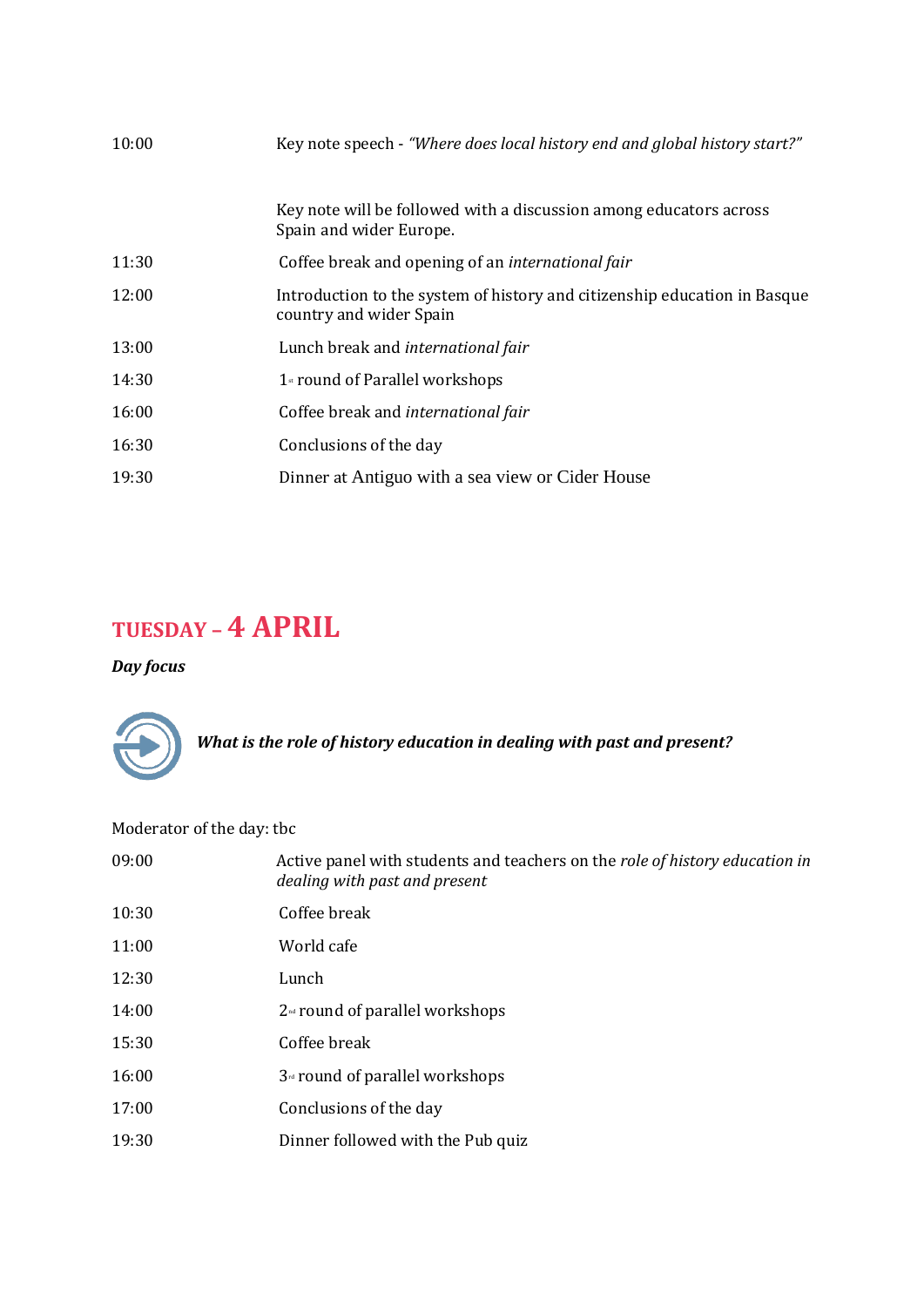### **WEDNESDAY – 5 APRIL**

*Day focus*



*Walk of remembrance. On-site learning programme in parallel groups guided by local educators*







The Peace Museum in Gernika. which aims to bring visitors (schoolvisitors (schools, families, and other groups) closer to peace education, education in values, and

the historic themes of the Museum (Spanish Civil War, the bombing of Gernika, exile and the history of Gernika-Lumo General in).

The Assembly House of Gernika, Europe's oldest parliament, and the Tree of Gernika considered the leading symbol of Basque identity.

The Historical Archive of Euskadi, venue also of Gogora, the Institute for Remembrance, Coexistence and Human Rights

And more…

19:30 Dinner at Cider House accompanied by oral poems & entertainment

### **THURSDAY – 6 APRIL**

*Day focus*



Moderator of the day: tbc

09:00-12:00 Visit to schools in parallel groups (upon the selection of the participants)

- Primary school
- Secondary school
- Vocational school
- Teacher training institute